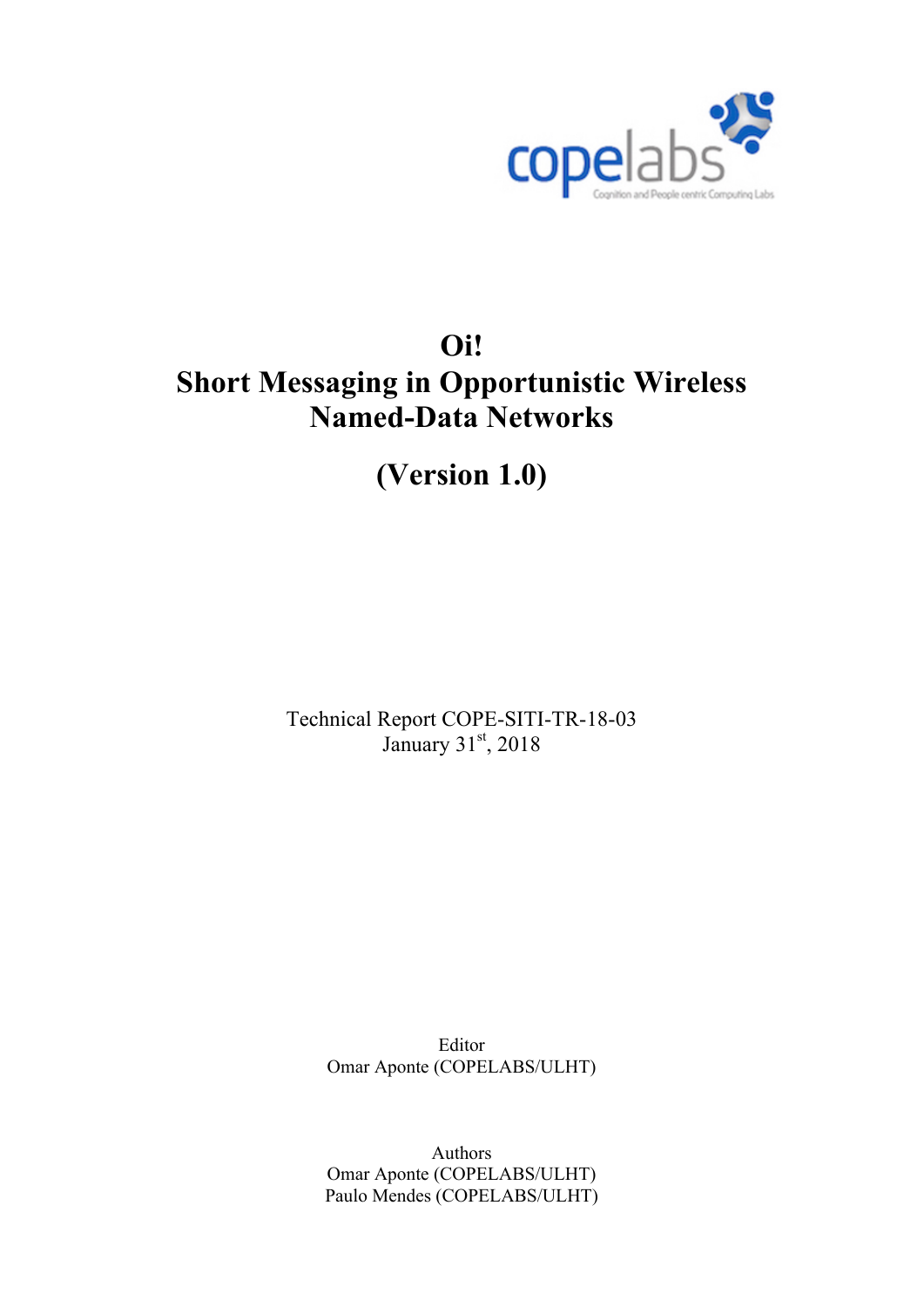#### **Executive Summary**

This technical report describes the architecture of Oi! [6], a novel short messaging Android application for the Named-Data Networking (NDN) framework. Oi! can be used on top of NDN Android, and also on top of NDN-OPP [1,4,5], an extension of the Named-Data Networking (NDN) framework for opportunistic networking scenarios.

Oi! code is open and is available as source code on https://github.com/COPELABS-SITI/ and its APK can be downloaded on Google play<sup>1</sup>. The available Oi! APK works on top of NDN-OPP, allowing Oi! to be used even in the presence of intermittent wireless connectivity.

The research leading to these results has received funding from the European Union (EU) Horizon 2020 research and innovation programmer under grant agreement No 645124 (Action full title: Universal, mobile-centric and opportunistic communications architecture, Action Acronym: UMOBILE). This paper reflects only the authors views and the Community is not liable for any use that may be made of the information contained therein.

<sup>&</sup>lt;sup>1</sup> https://play.google.com/store/apps/details?id=com.copelabs.android.oi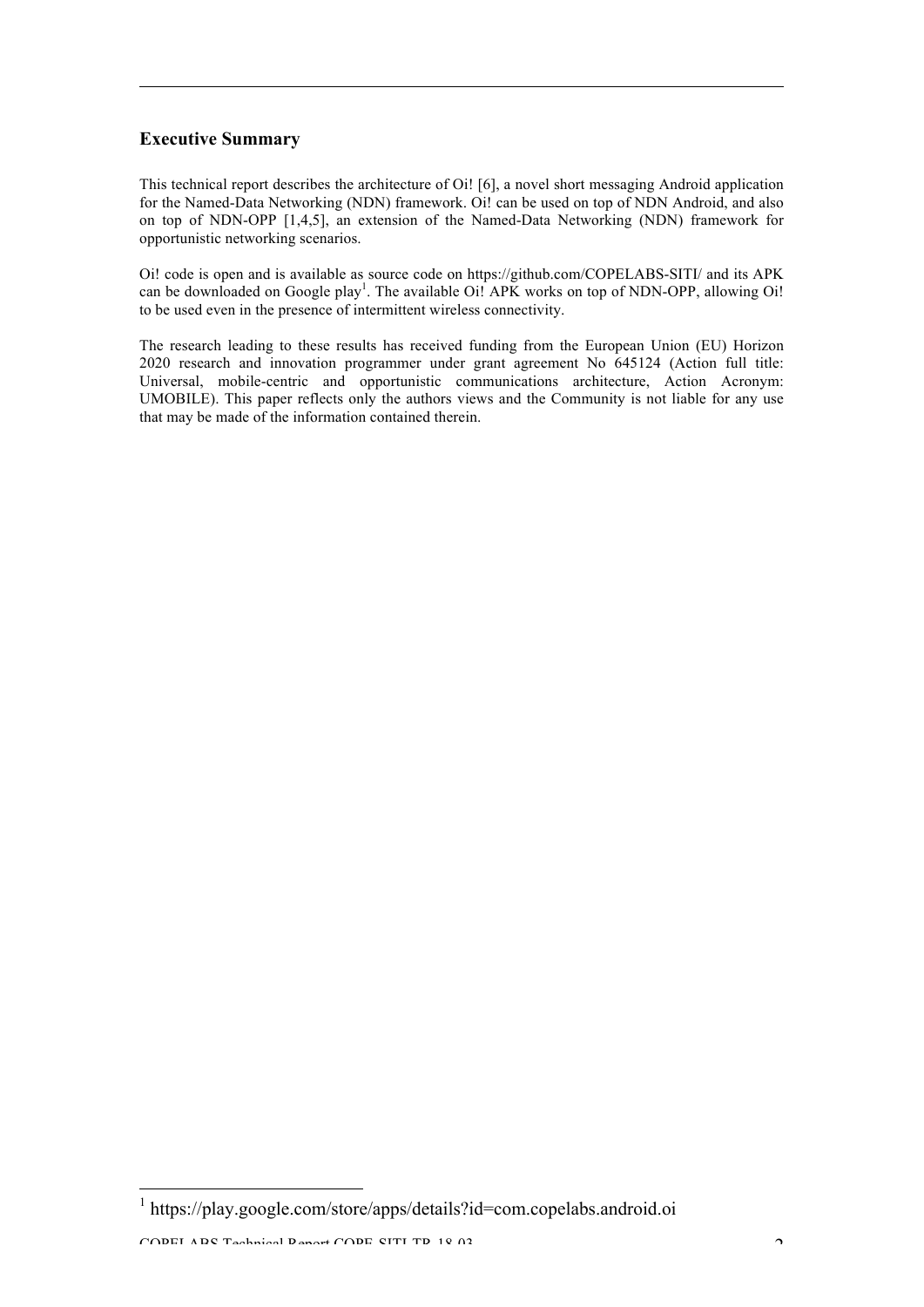### **Table of Contents**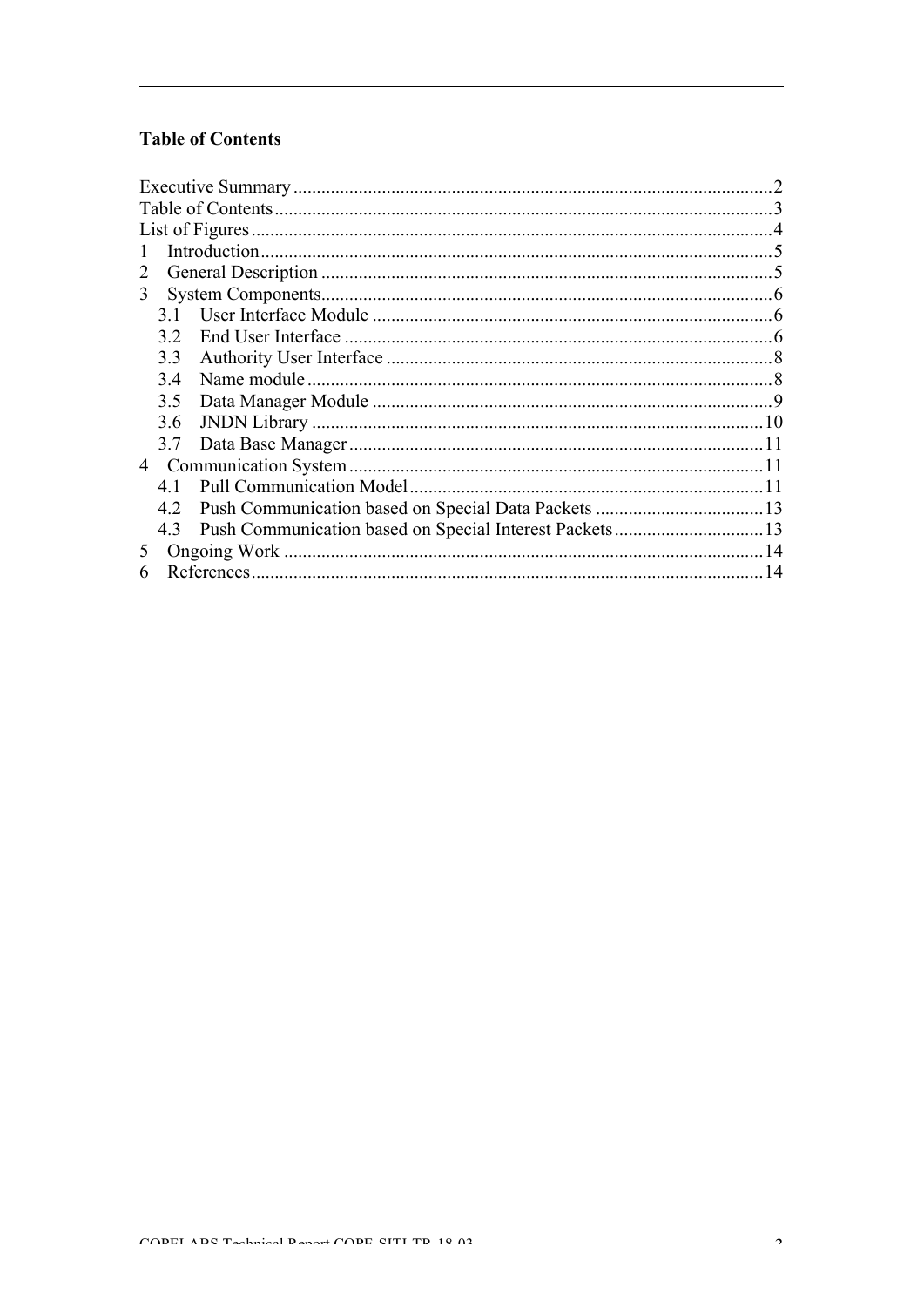## **List of Figures**

| Figure 11 – Communication System using typical NDN interest and data packet12 |  |
|-------------------------------------------------------------------------------|--|
|                                                                               |  |
|                                                                               |  |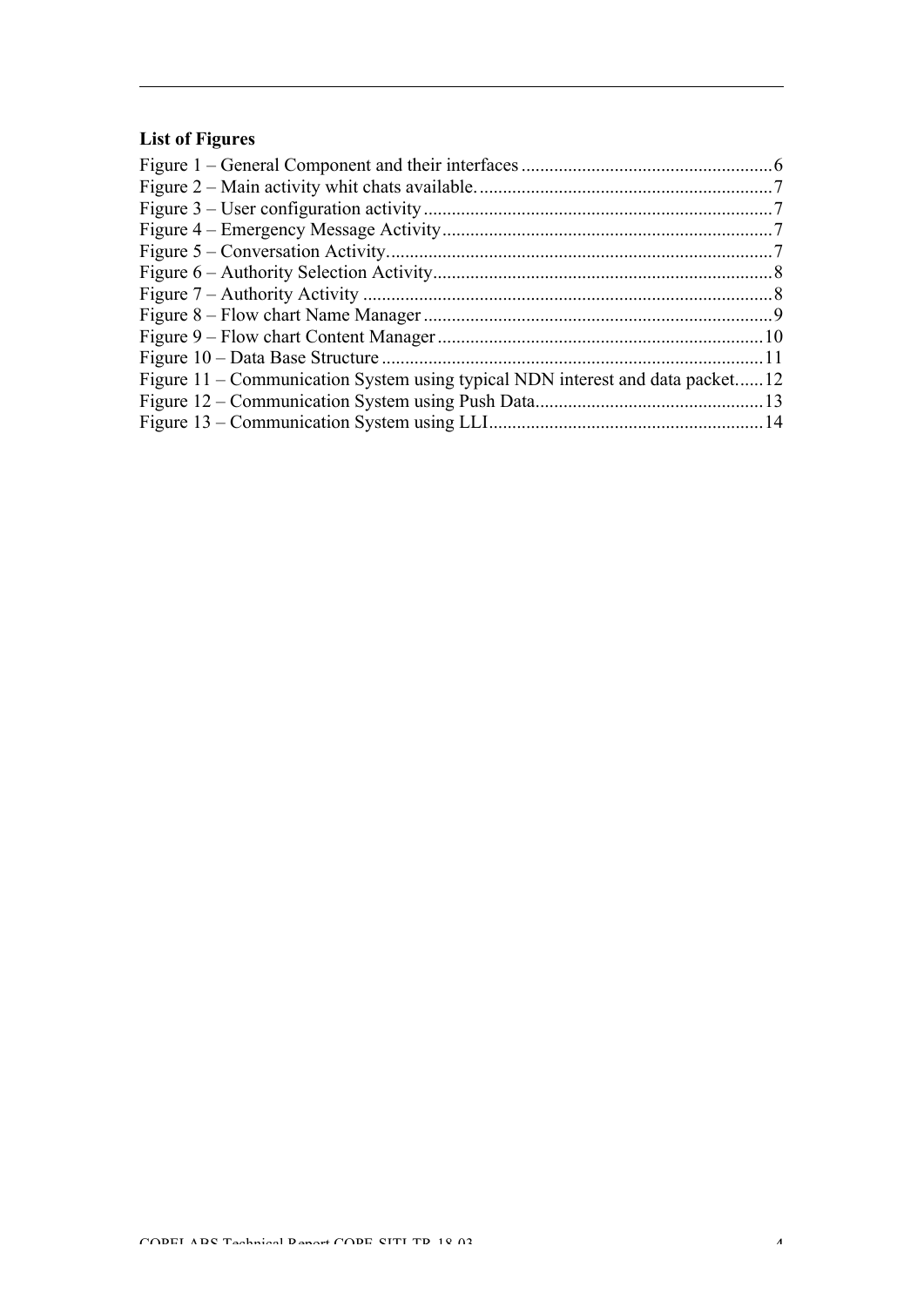#### **1 Introduction**

Since the communication paradigm Named-Data Networking (NDN) [2] was proposed, a lot of research work has been carried out with the intention of providing new functions and ideas to exploit the capabilities of such infrastructure. At the same time, we have been watching to an increase of the popularity of applications such as file sharing and group text messaging.

Although, continuous research has helped to create a more stable NDN network, it is important to create applications that bring value and usability from the perspective of the end user. On another hand, people want to share content more often, for that reason we consider that NDN needs similar applications to illustrate its potential.

In this technical report Oi! [6] is described, its components and operational flow chart are shown. With this application we attend to show the push model and Long Live Interest(LLI) capabilities exiting in NDN-OPP [1,4,5] allowing data to be exchanged even in the presence of intermittent connectivity.

In the context of Oi! two different types of user are considered, End Used and Authority User. The idea of this is to show the capabilities of Oi! in different scenarios. In that sense, an End User is going to be able to stablish chat sessions in other to exchange messages with others End Users, as well as, to send message to Authority Users, for instance in an emergency scenario after occur an accident and End User could send emergency messages to the Authorities.

In another hand, in the actual version of Oi! an Authority User is going to be able to receive messages only from End Users. The intention of this is to demonstrate the benefits of use LLI and Push Data. These mechanisms are explained in NDN-Opp technical report [1].

#### **2 General Description**

Oi! is an open-source application developed for Android that allows users to exchange short text message over an NDN infrastructure. Usually applications that work on top on NDN infrastructure use the pull communication paradigm in order to exchange data. However as shown by Van Jacobson et al [7], it is possible to develop push communication applications on top of NDN, namely to establish a voice conversation over content-centric network. In the same way we aim to implement a mechanism to exchange data in Oi!, which makes use of the push communication model implemented in NDN-Opp.

With Oi!, users can maintain conversation sessions with different users at the same time. Since Oi! was developed on top of NDN-OPP, Oi! is able of exchanging messages even in condition with intermittent wireless connectivity.

Oi! is specified based on a modular approach, so it is possible to add new components and allow integration with the NDN Forwarding Daemon (NFD) [2] which is a network forwarder that implements NDN: however, the operation of Oi! on top of NFD is only possible if NDN Android implements a push communication model, as done by NDN-OPP. The modular architecture of Oi! is illustrated in Figure 1.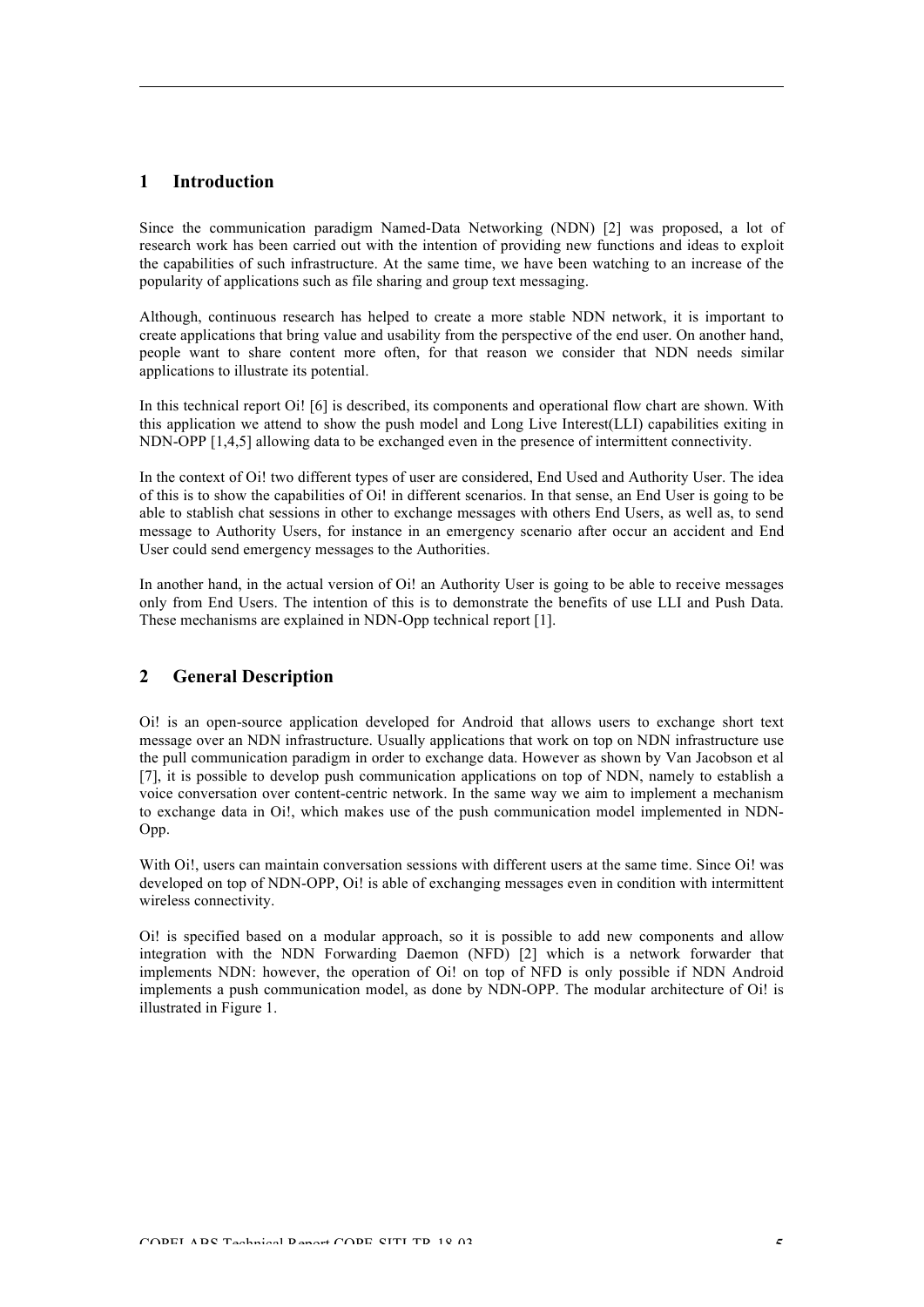

**Figure 1 – General Component and their interfaces**

As it is illustrated in the figure, Oi! has five mains components: User Interface; Name Module; Data manager Manger; Data base and the JNDN Library.

#### **3 System Components**

This sections shown the description of each component presents in Oi!. Besides, it illustrates diagrams and flowcharts that help to understand how the application is structured.

#### *3.1 User Interface Module*

Since there are two types of users that could use the application, two different interfaces were created. In this section End user Interface and Authority interface are explained.

#### *3.2 End User Interface*

This module is integrated by Android activity components that allows users navigate through the application. The main activity is shown in the figure 2, which provides the user with information about the conversations that are available. From here is possible to add more chats, change the user configuration and send emergency message.

When a user wants to change its profile information, the activity shown in the figure 3 is displayed, allowing the modification of the user name and the phone number information. On other hand, from the main activity is possible to open the Emergency Message activity, illustrated in figure 4, where users can send message that will be received by the users that are running the application in authority mode.

In order to display the content of a conversation, figure 5 shows the activity where the messages are displayed and where users can create new content and share it. Each message sent has a status signal that is displayed with the intention of show if it was sent or are still in the device.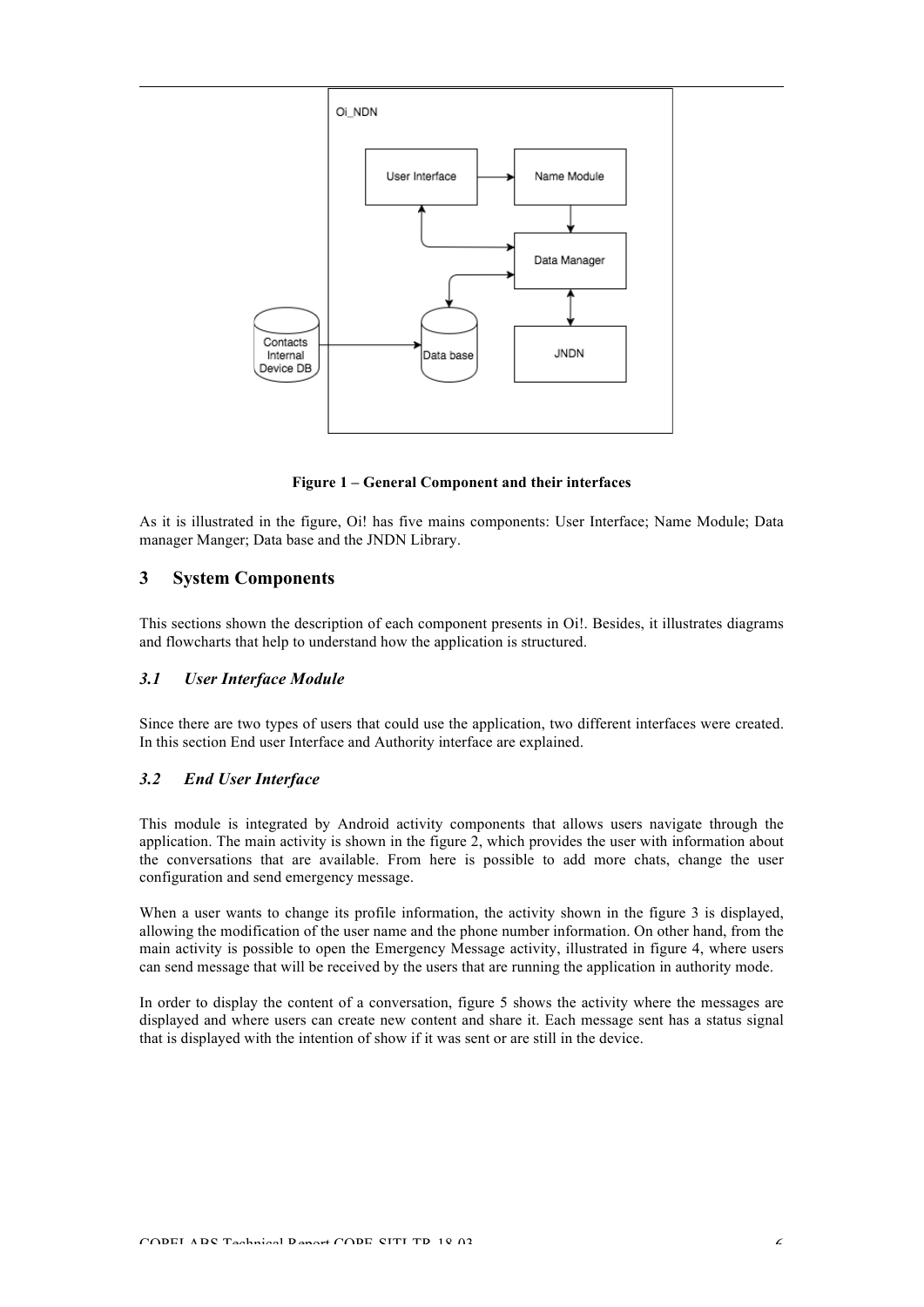| $\blacksquare$  | all 45% <b>a</b> 13:56 |
|-----------------|------------------------|
| Oi!             | $\sim$ 1<br>国          |
| <b>Chats</b>    |                        |
| <b>To</b> User1 |                        |
| <b>Co</b> User3 |                        |
|                 |                        |
|                 |                        |
|                 |                        |
|                 |                        |
|                 |                        |
|                 |                        |
|                 |                        |
|                 |                        |
|                 |                        |
|                 |                        |
|                 |                        |

**Figure 2 – Main activity whit chats available. Figure 3 – User configuration activity**

| $\blacksquare$           | all 45% <b>a</b> 13:56 |
|--------------------------|------------------------|
| $\leftarrow$<br>Oi!      | -                      |
| <b>Emergency Message</b> |                        |
| Firefighter              |                        |
| Police                   |                        |
| 112 Services             |                        |
| People nearby            |                        |
| Rescue team              |                        |
|                          |                        |
|                          |                        |
|                          |                        |
|                          |                        |
|                          |                        |
|                          |                        |
|                          |                        |
|                          |                        |

**Figure 4 – Emergency Message Activity Figure 5 – Conversation Activity.**

| $\overline{a}$            | all 45% <b>2</b> 13:55 |
|---------------------------|------------------------|
| <b>User configuration</b> |                        |
| <b>Name</b>               |                        |
|                           |                        |
| Phone number              |                        |
|                           |                        |
| <b>SAVE</b>               |                        |
|                           |                        |
|                           |                        |
|                           |                        |
|                           |                        |
|                           |                        |
|                           |                        |
|                           |                        |
|                           |                        |
|                           |                        |

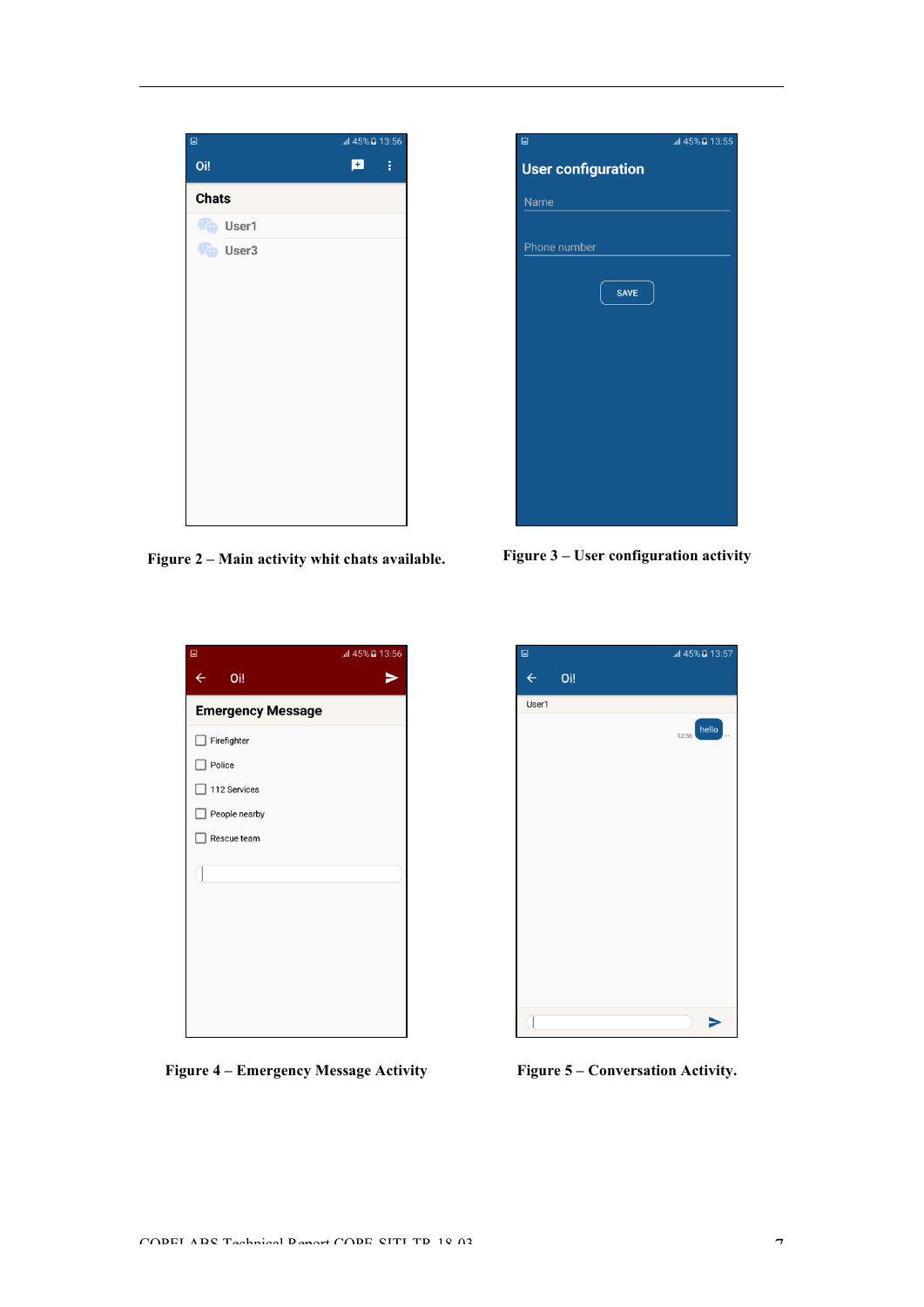#### *3.3 Authority User Interface*

When users play the role of an Authority, first of all, they need to specify the type of authority that they represent, which will be reflected in the name prefix used by Oi!. The activity shown in the figure 6 allows to select the authority institution. After this, an activity is started and the device is able to receive information related to the selection that was done, figure 7.

As extra functionality, in this last activity is possible to select from the Message Setting button, the option that allows users to receive information from people nearby, that means, the device will be able to receive push data. More information about push data is presented in section 4.1.







#### *3.4 Name module*

The Name module is used to define the name prefixes that will be used by Oi!. The main functionality of this module is to take the name prefixes associated with the conversation and append them with additional information (e.g. application name), resulting in the name prefix for the specific conversation.

In order to share data using Oi! application an agreement in terms of interest name have been done. For that reason, is used a type of name for regular chats and other for emergency messages. An example of it used in a conversation is the following:

#### /ndn/oi/47f0813d44bc14203be7c854fa1d22cb/0

In this example, we can consider a conversation between two devices, one of them with the identifier (phone number) 1234567, and the second one with the identifier 9876543. In this name prefix the two first parameters indicate the network and application. The third parameter represents a MD5 hash resulting of a combination of the two identifiers (1234567 + 9876543). And the last parameter indicates the number of the message. An important characteristic is that we use this name as identifier of the messages.

In another hand, the Name module has a specific name prefix that is register to NDN when the application starts. This action allows Oi! to send emergency message and also receive it from other users. The following example illustrated how is integrated an Emergency prefix:

#### /ndn/oi/emergency/police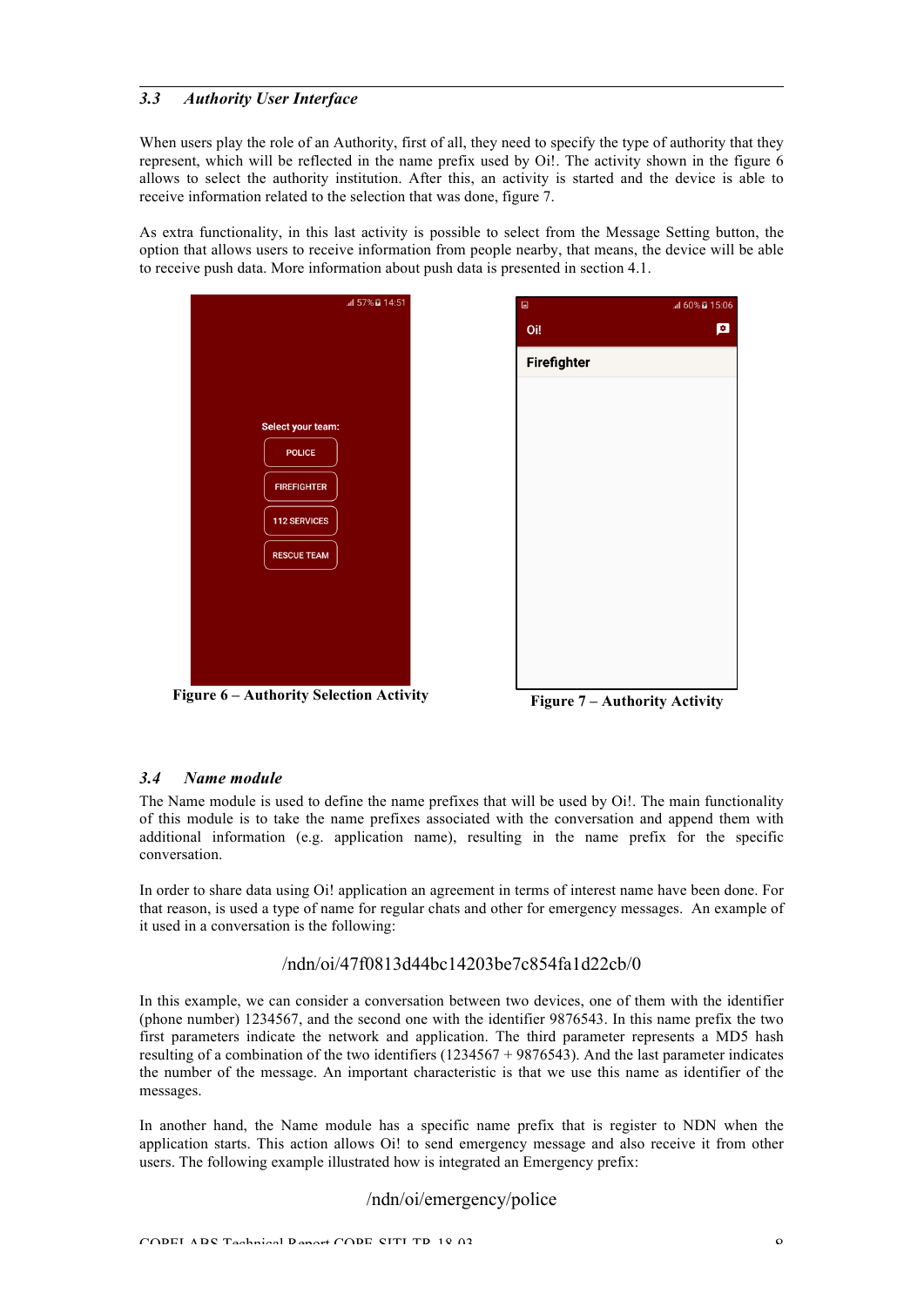When Oi! starts, the Name module provides the information of the prefixes that are going to be used by the application. After this, the module remains idle until the user selects a contact from the User Interface, which results in the creation of the name prefix of a conversation by the Name module. Figure 8 illustrates this process.

For emergency scenarios, the Name module has a specific name prefix that is register to NDN when the application starts. This action allows Oi! to send emergency message and also receive it from other users.



**Figure 8 – Flow chart Name Manager**

Note: In the actual version of Oi! application, delete conversation functionality is ongoing work. To do that, it is being implemented the option of remove the prefixes, related to the conversation to be delete, that were expressed and are still in the PIT.

#### *3.5 Data Manager Module*

The Data manager module has the function of handle the messages that are being shared. Such messages are saved in an SQLite database in the device, and sent to the user interface module with the intention to be displayed. To do this, the data manager module implements interfaces that allow it to communicate with the JNDN library.

On the other hand, when a user sends a message, Data manager receives the information from the User Interface Module, stores it in the local database and sends it to the JNDN library. Figure 9 illustrates the process that is executed in the module.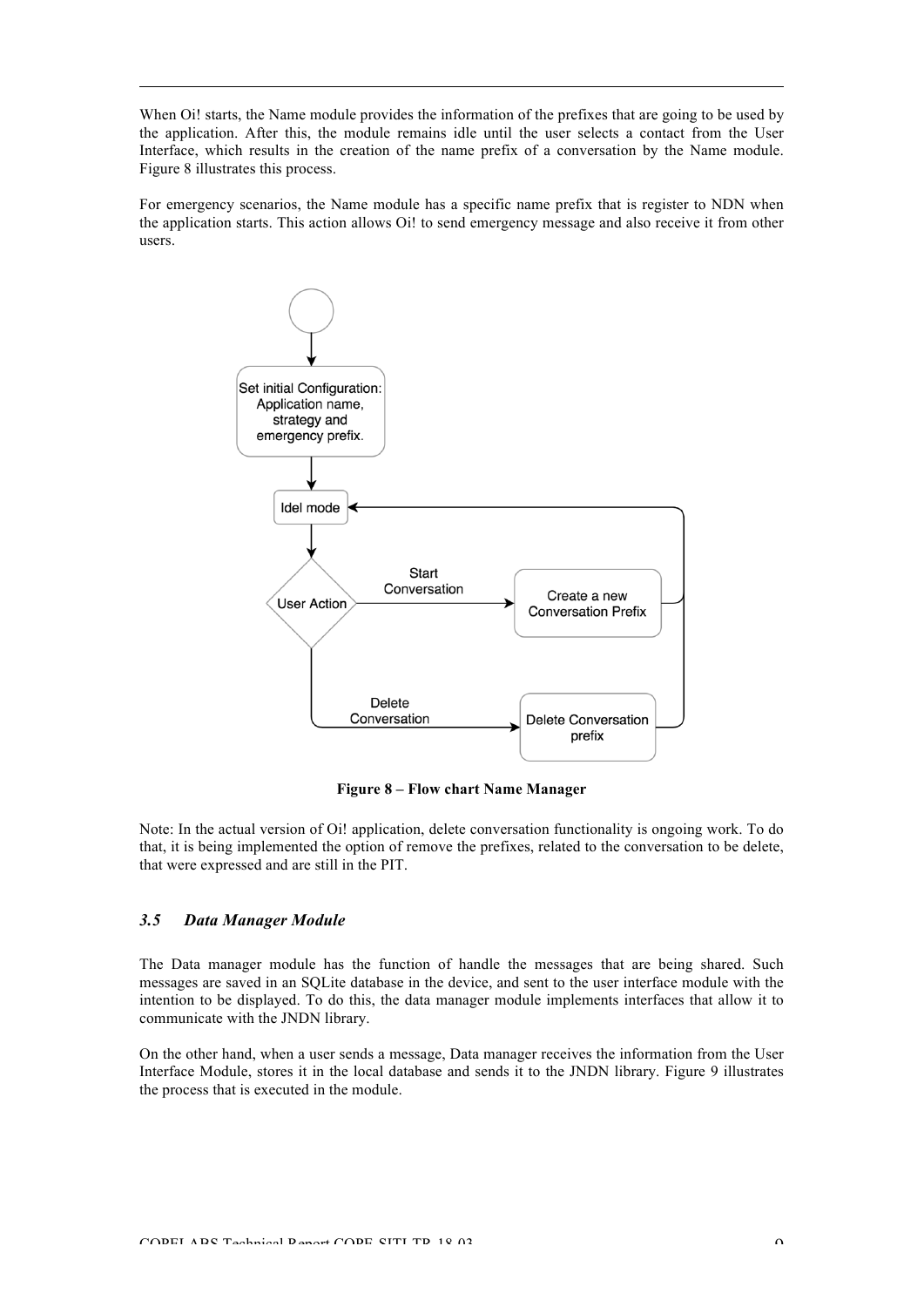

**Figure 9** – Flow chart Content Manager

Messages sent to the network have a JSON structure, encompassing information about the conversation identifier, content and status. The following example illustrates a typical JSON object:

message= { "content: " hi, "time:" 12:00, "id:" /ndn/oi/47f0813d44bc14203be7c854fa1d22cb/0, "c\_i:" 47f0813d44bc14203be7c854fa1d22cb }

When the application is initialized, regardless of the selected user mode, the data manager registers emergency prefixes, as shown in the previous section, in order to hold messages that match stored prefixes, even when those message are not going to be displayed to the user. This action has the intention of allow the opportunistic communication implemented in NDN-OPP [1].

#### *3.6 JNDN Library*

JNDN library is a Java client library that allows Oi! to use NDN. It is used to create the faces and register the prefixes. In order to allow Oi! to use the push communication methods implemented by NDN-OPP, the JNDN library was extended to include new primitives to create Push Data packets (pData) and Long Live Interest (LLI). More information about the new push communication methods can be found in the NDN-Opp technical report [1].

It is important to highlight that the implementation of push data mechanism and Long Live Interest only works on top of NDN-OPP, since the regular NDN implementation for Android does not encompass such functionality.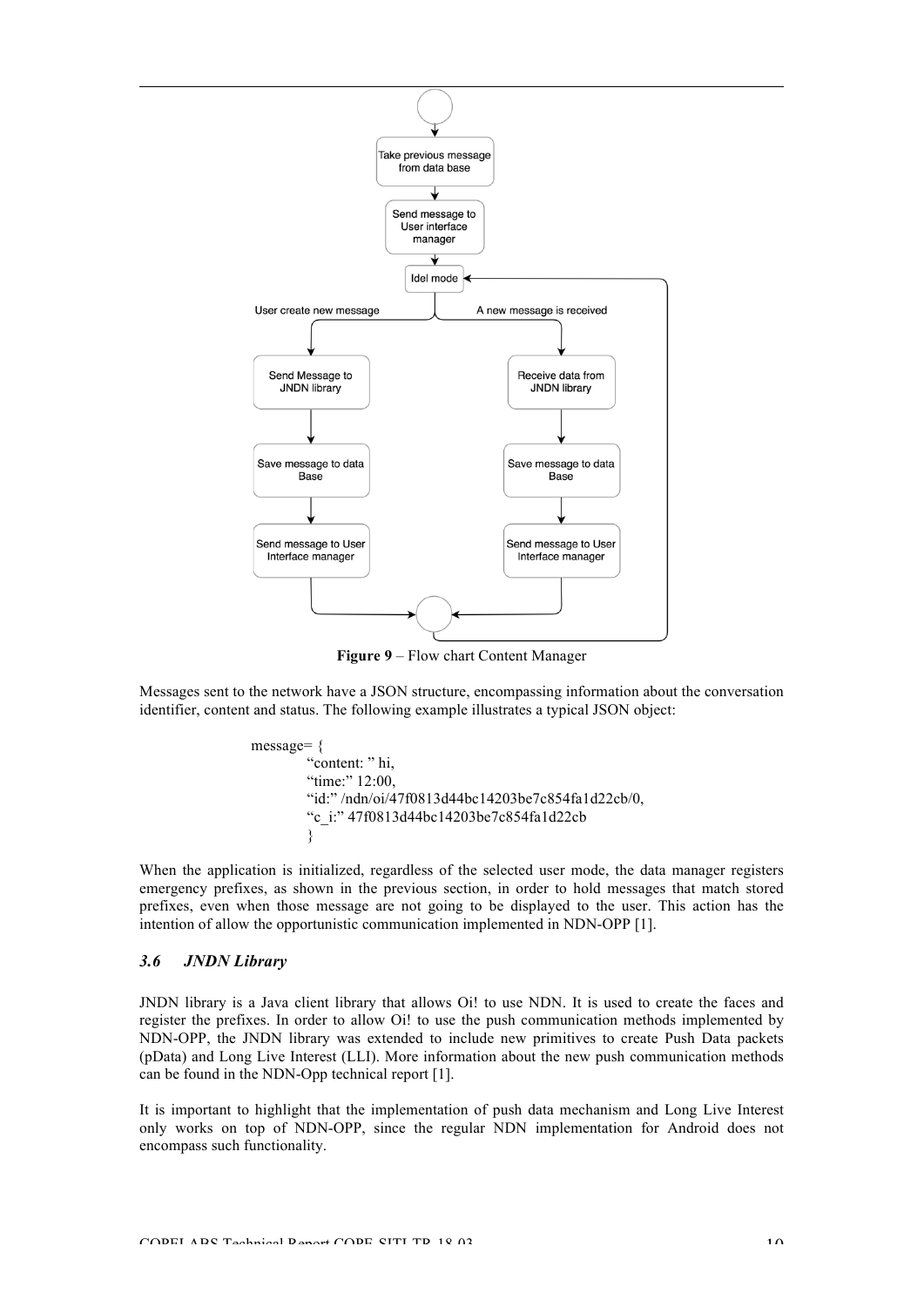#### *3.7 Data Base Manager*

Data base manager has the function of save all the information that is manage by the application: this module stores users' information, conversations and messages. This manager uses an SQLite class encompassing two tables: Messages and Conversation. Each of those tables have internal fields that allow the application works properly in order to maintain all data that is exchanged between the users.

All the information that is saved in the database is going to be used to control the messages that are involved in the conversation. The following figure 10 shows all the filed that are part of the tables.



**Figure 10 – Data Base Structure**

#### **4 Communication System**

Oi! uses NDN-OPP as a transport system, meaning that all the information that is shared within a chat goes to NDN-OPP. For this extend Oi! makes use of the pull communication model made available by the basic NDN specification, as well as two extra mechanisms implemented in NDN-OPP to support push communications: Push Data, and Long Live Interest.

These three communication models are used in order to satisfy different scenario, which are explained in the next sub-sections. In general the pull communication model is used to allow users to chat, independently of their location, and independently of the used NDN Android implementation: users do not need to be co-located in the same wireless network; Oi! can be used on top of NDN and NDN-OPP in the same conversation.

The new push communication models are used to allow the exchange of emergency messages within the same wireless network (e.g. message will not cross a wired core NDN network). In this case Oi! makes use of two different push communication models:

- Push communication based on special data packets (pData), used to send emergency messages to any other Oi! user within a close topological distance (e.g. a citizen requesting help from any nearby person).
- Push communication based on a special Interest packet (LLI Long Lived Interest), used to send emergence messages to specific authorities within the same wireless network, independent of the topology distance.

#### *4.1 Pull Communication Model*

As mentioned Oi! makes use of the normal pull communication model of NDN to allow users to chat, independently of their location, and independently of the used NDN Android implementation. The basic reasoning is: to start a conversation a user A must show intention to receiver data from another user B. The chat is established when user B also shows intention to receiver data from user A. This procedure is illustrated in Figure 11.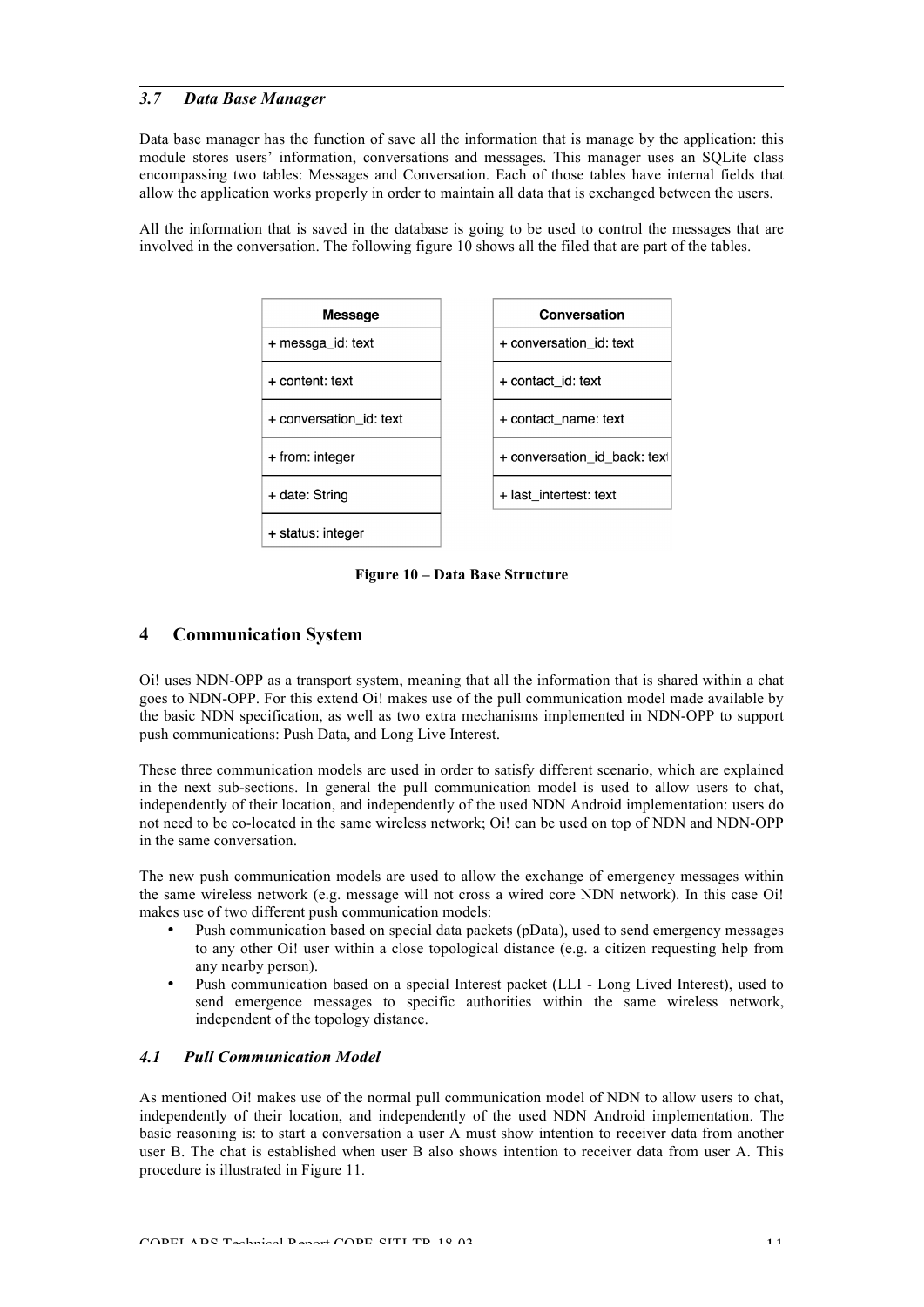This procedure is done based on the regular exchange of interest and data packets in NDN, with a specific configuration: in order to reduce the number of transmitted Interest packets when no data is generated, Oi! sends Interest packets with a time-out longer than the default value of 4000 ms. This means that in a wireless network, PIT entries will be available for longer times.

As shown in Figure 11, a user A starts a conversation by selecting the recipient (user B) of the communication (from its local contact list – users are identified by their phone number). At this point, Oi! sends an Interest indicating that user A is interested in receiving data from user B, by using the name prefix **/**ndn/oi/userAUserB/0, where UserAUserB represents a MD5 hash resulting of a combination of the two identifiers, as mentioned before. User B follows a similar procedure sending an Interest packet with name prefix /ndn/oi/UserBUserA/0, as soon as it receives an Interest from user A of the form /ndn/oi/userAUserB/0 (the first data request, with parameter /0, is used to setup the chat).

After this setup phase, all messages created by user A are saved in the internal database of Oi!. Such messages are sent to user B every time Oi! receives and Interest packet from user B with the name prefix /ndn/oi/UserBUserA/x, where x is the parameter that identifies the message that user B is interested in receiving.

When data manager receives the first interest packet of a conversation, a notification is displayed in order to allow users start a new session chat. In other hand, every time that a data packet arrives to Oi!, the data manager generates an Interest packet with the number of the next data packet.

In order to make the user aware about the status of the chat, Oi! notifies the user when a data packet was sent and when a data packet was received by the recipient. The latter is done based on an **acknowledgment process** based on received Interest packets: the reception of an Interest of the form /ndn/oi/UserBUserA/x provides User A with an acknowledgement that User B got data packet x-1.



**Figure 11 – Communication System using typical NDN interest and data packet.**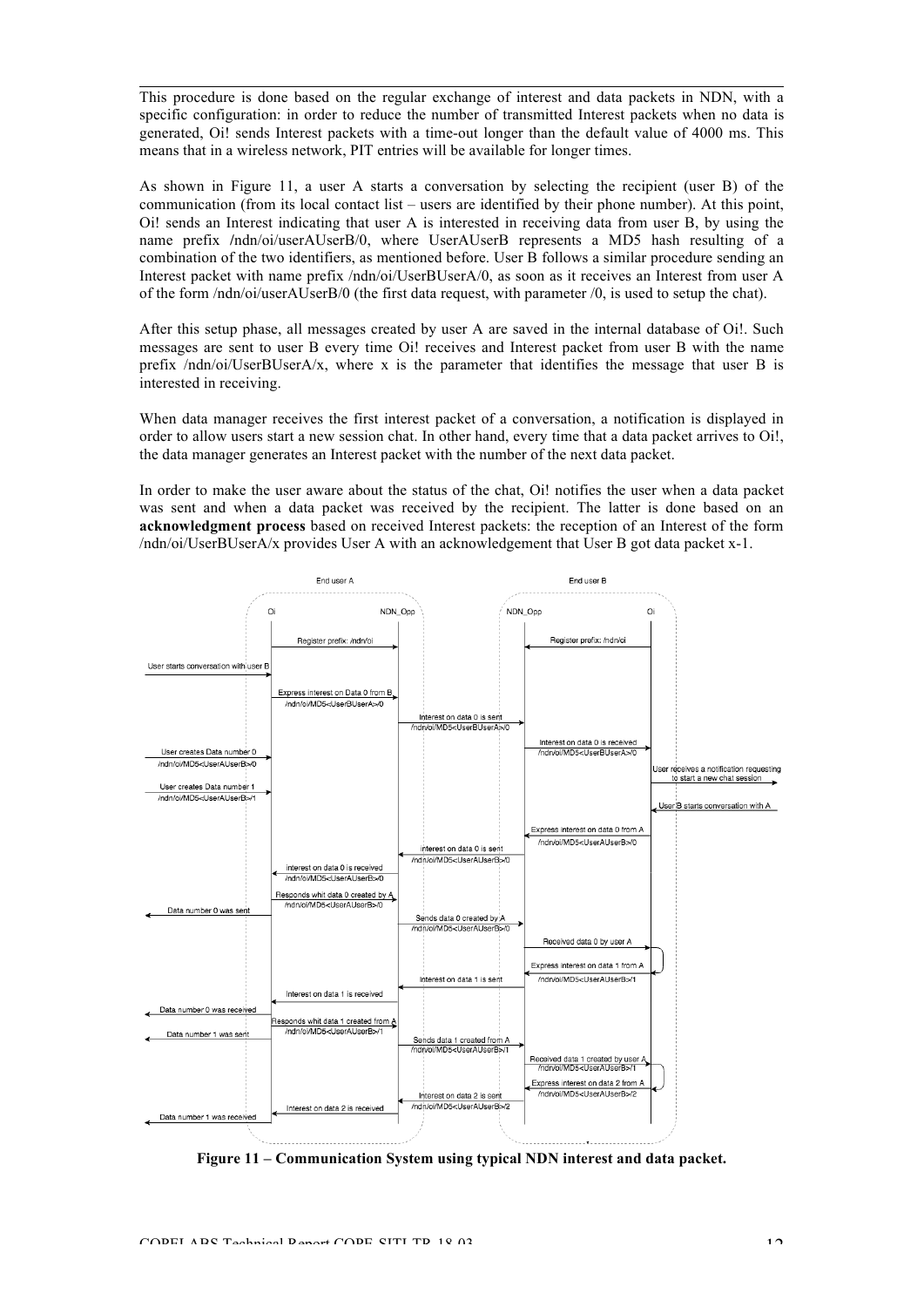#### *4.2 Push Communication based on Special Data Packets*

Push communication based on special data packets, called pData, is used to send emergency messages to any other Oi! user within a close topological distance (e.g. a citizen requesting help from any nearby person). pData are special data packets implemented by NDN-OPP to allow emergency data to be pushed to any nearby user without the need to have these users sending Interest packets. In general terms, when a pData is received, NDN-OPP does not check the local content store neither the PIT, which is the regular flow of a packet data. Instead NDN-OPP sends the pData directly to the next-hop based on the information stored in the FIB, if the pData counter is higher than zero **(this counter is decreased by NDN-OPP before dispatching the packet).** Further explanation of pData implementation is provided in NDN-OPP technical report [1].

In the context Oi!, this communication mechanism is used in emergency scenarios where devices cannot wait to receive an interest packet in order to be able to send a data packet. For this propose, with Oi! a User creates an emergency message and selects the option of "People Nearby" from the Emergency Activity. This message is sent to NDN-OPP, via JNDN, as a **pData, with a counter of XX.**

The following diagram illustrates in a high level abstraction how this process is executed.



**Figure 12 – Communication System using Push Data**

#### *4.3 Push Communication based on Special Interest Packets*

Oi! uses a push communication based on a special Interest packet (LLI - Long Lived Interest) to allow users to send emergence messages to specific authorities within the same wireless network, independent of the topology distance. LLI are special interest packets implemented by NDN-OPP to allow emergency data to be pushed to a well-identified authority that is willing to receive emergency messages.

Authorities use Oi! to express their interest in receiving emergency messages for a certain amount of time (e.g. 3 days). Oi! passes this interest to NDN-OPP by creating an LLI via JNDN. After the reception of an LLI, NDN-OPP sends it as a regular Interest packet, the difference being that data packets do not consume a LLI entry on PIT. Such entry will only be deleted after the LLI times out. Further explanation of pData implementation is provided in NDN-OPP technical report [1].

With LLI, Oi! immediately dispatches emergency message to special authorities without the need to wait for an Interest packet. On the other hand, this mechanism reduces the number of Interest packets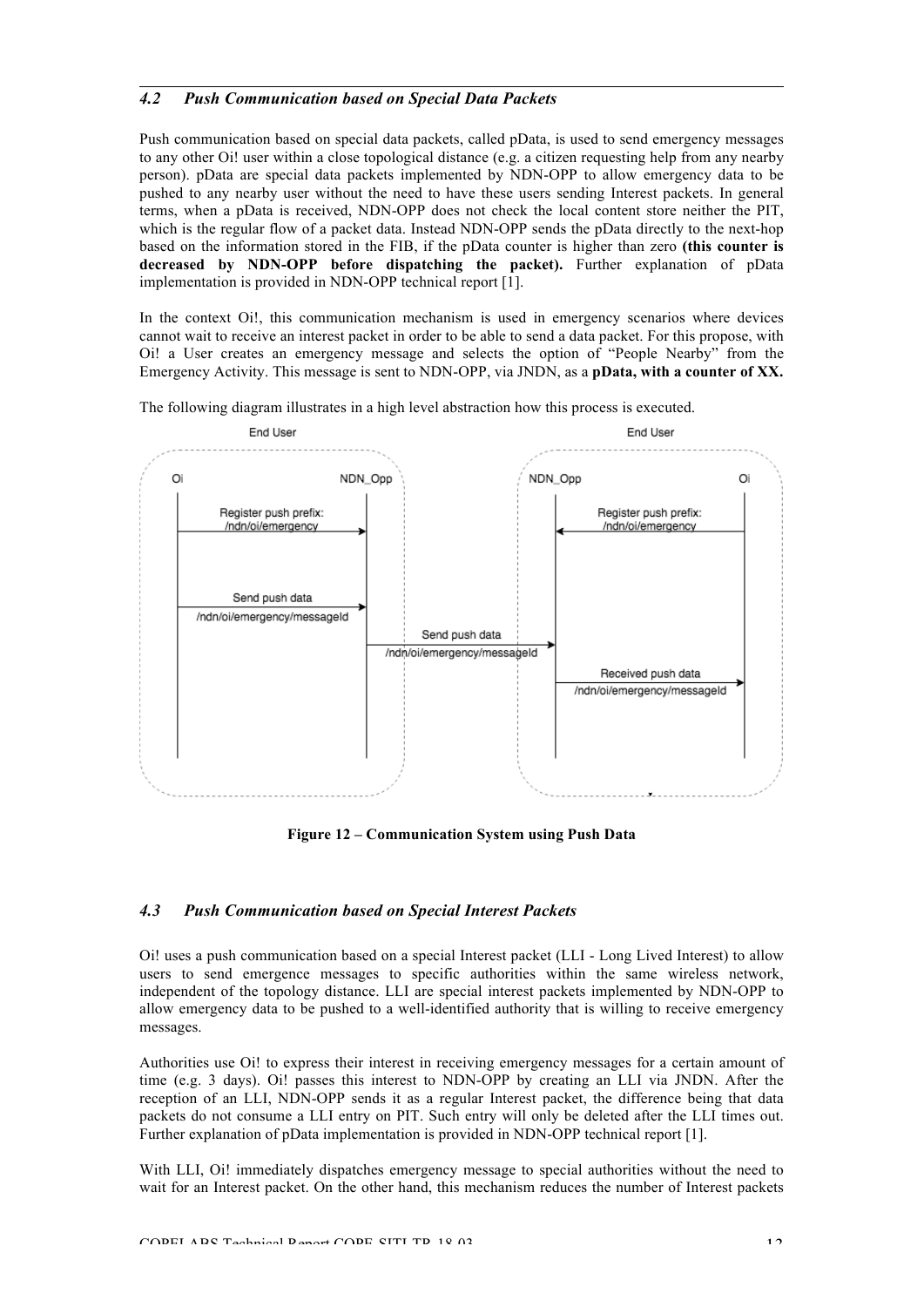that an authority would produce for a certain amount of time (e.g. 3 days) if regular Interest packets would be used.

The following figure is shows an example of this process, and comparing with the typical NDN communication mode shown in the previous sub section



#### **5 Ongoing Work**

With the intention of improving the functionalities present in the application, we are doing validation tests of LLI's time out in different scenarios including fixed Wi-Fi networks.

#### **6 References**

- [1] Miguel Tavares, Paulo Mendes, "NDN-OPP: Named-Data Networking in Opportunistic Networks", COPELABS Technical Report, COPE-SITI-TR-18-01, Jan 2018.
- [2] Lixia Zhang, Alexander Afanasyev, Jeffrey Burke, Van Jacobson, K.C. Claffy, Patrick Crowley, Christos Papadopoulos, Lan Wang, and Beichuan Zhang, "Named Data Networking" NDN, Technical Report NDN-0019, April 2014.
- [3] Alexander Afanasyev et al. "NFD Developer's Guide". Technical Report NDN-0021. NDN Consortium, 2015
- [4] Seweryn Dynerowicz, Omar Aponte, Paulo Mendes, "NDN Operation in Opportunistic Wireless Networks", in NDNcomm, Memphis, USA, March 2017.